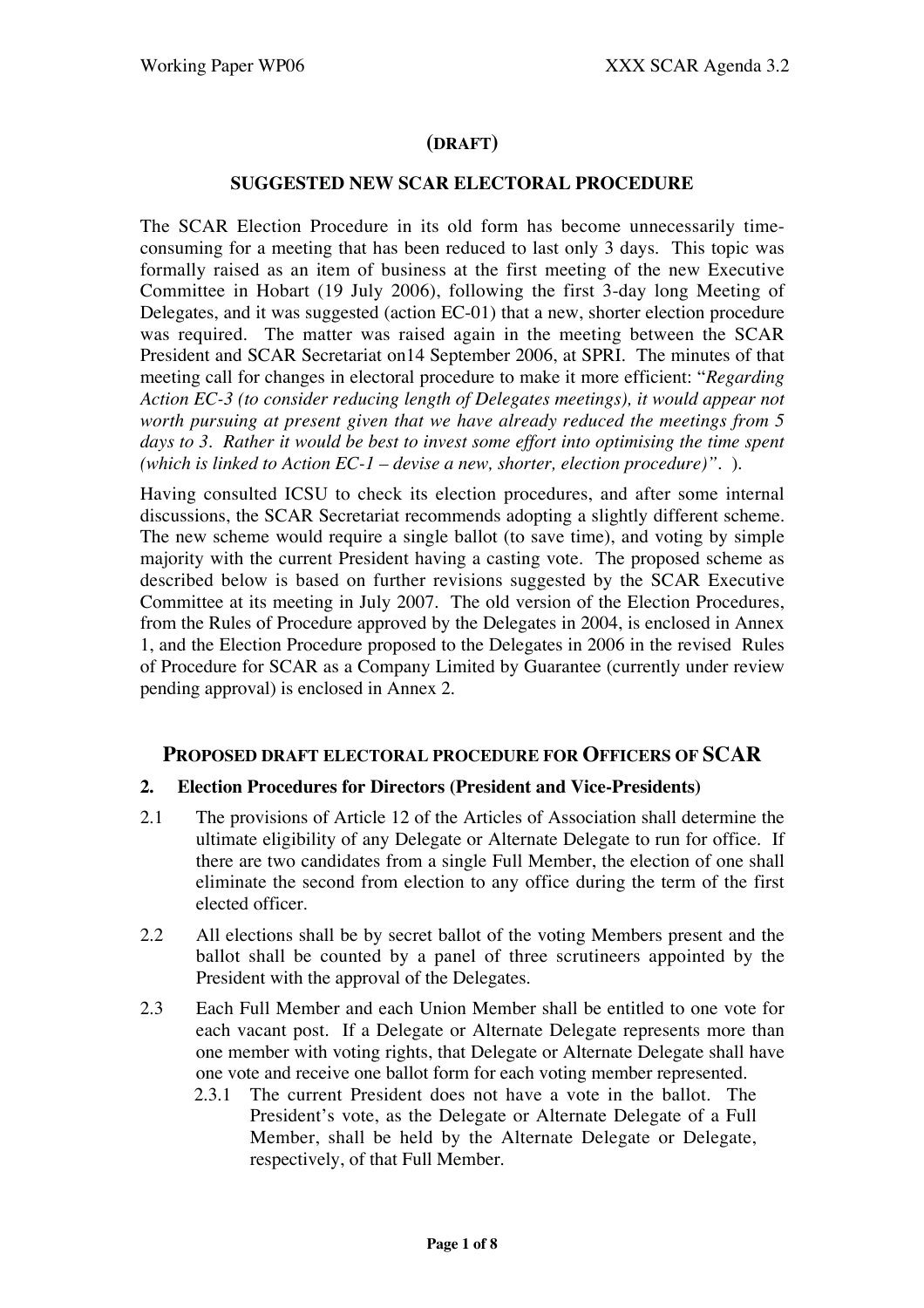- 2.4 In those years when the election of a President is being addressed the election to fill that office will be held prior to the elections for the vacant offices of Vice-President.
	- 2.4.1 In the event of a tie between two or more candidates for the office of President, another ballot shall be prepared with the names of the tied candidates only and another vote shall be held. If a tie prevails, without announcing that there is a tie, the current President shall exercise a casting vote and announce the election of the new President.
	- 2.4.2 If there is a single candidate only for the office of President, that candidate shall be declared elected [by acclamation].
	- 2.4.3 Each unsuccessful candidate in the election for President will be added automatically to the list of candidates for the election of the Vice-Presidents, unless a candidate chooses to withdraw from that election.
- 2.5 One election will be held for all of the vacant Vice-President offices. These will be dealt with sequentially, with each Vice-President being elected on a majority vote. A single ballot shall be prepared listing all candidates for the vacant Vice-President offices. Each voting Delegate or Alternate Delegate may cast one vote for each vacancy. The candidates with the most votes (simple majority) will be elected.
	- 2.5.1 In the event of a tie between a number of candidates equal to the number of vacancies, then all candidates will be declared elected.
	- 2.5.2 In the event of a clear winner and a tie between a number of candidates equal to the number of vacancies remaining, then all candidates will be declared elected.
	- 2.5.3 In the event of a clear winner and a tie between a number of candidates greater than the number of vacancies remaining, the clear winner will be declared elected to one vacancy and a second ballot listing the names of the tied candidates only will be prepared. If a tie between more candidates than the remaining number of vacancies prevails, without announcing that there is a tie, the President shall exercise a casting vote or votes according to the number of vacancies remaining and announce the election of the remaining Vice-President(s).
	- 2.5.4 In the event of two clear winners and a tie between a number of candidates greater than the number of vacancies remaining, the clear winners will be declared elected to two vacancies and a second ballot listing the names of the tied candidates only will be prepared. If a tie between more candidates than the remaining number of vacancies prevails, without announcing that there is a tie, the President shall exercise a casting vote or votes according to the number of vacancies remaining and announce the election of the remaining Vice-President(s).
	- 2.5.5 Following the election of the Vice-Presidents there shall be no differentiation between the individuals elected.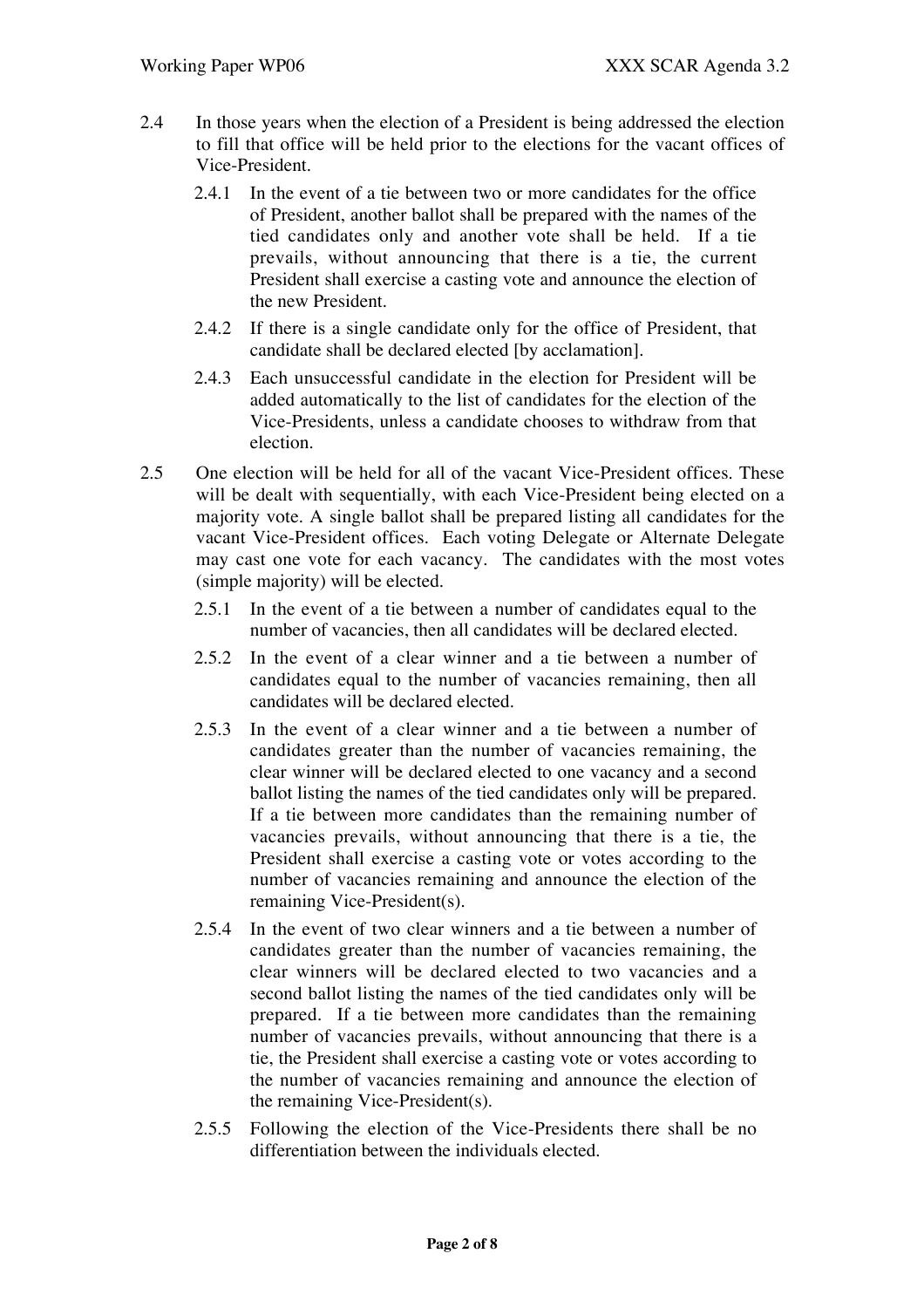- 2.6 Each candidate for the office of President shall be invited to make a presentation of no more than 10 minutes to the Meeting of Delegates prior to the election for the office of President. There shall be no questioning of the candidate after the presentation, and the election for President will be held immediately following the presentation of the last candidate.
- 2.7 No person shall be appointed as a President or Vice-President unless a nomination form is submitted to the Secretariat by 17:00 on the second day of the Meeting of Delegates at which elections are to take place which:
	- 2.7.1 is signed by the person proposed to be appointed confirming that they are willing to stand for election and will carry out the duties of the position if elected; and
	- 2.7.2 is signed by a proposer and a seconder in support of the nomination who are Delegates or Alternate Delegates representing different Full Members present at the Meeting of Delegates

and the Secretariat shall inform the Meeting of Delegates in writing of all nominations on the morning of the third day of the Meeting of Delegates.

- 2.8 If a serving Vice President is a nominee for President the following shall apply:
	- 2.8.1 if the serving Vice President is not elected as President, the serving Vice President shall complete his or her existing term of office;
	- 2.8.2 if the serving Vice President is elected as President, an election shall be held to fill the vacancy left for the remainder of the term of office in accordance with the Rules of Procedure. An officer elected pursuant to this paragraph shall be eligible for election for a further full term of office following the expiry of the remainder of the existing term.
- 2.9 The newly elected officers will assume office at the close of the Meeting of Delegates at which they were elected.
- 2.10 Consistent with Article 11.2, an officer who retires at a general meeting may enter his or her name in the election for re-appointment immediately or at any subsequent election, provided that the maximum time served in the same position consecutively (i.e. as President or Vice President) is no more than eight years, and that if an officer has served in that position for eight years consecutively they may not be re-elected until four years have passed.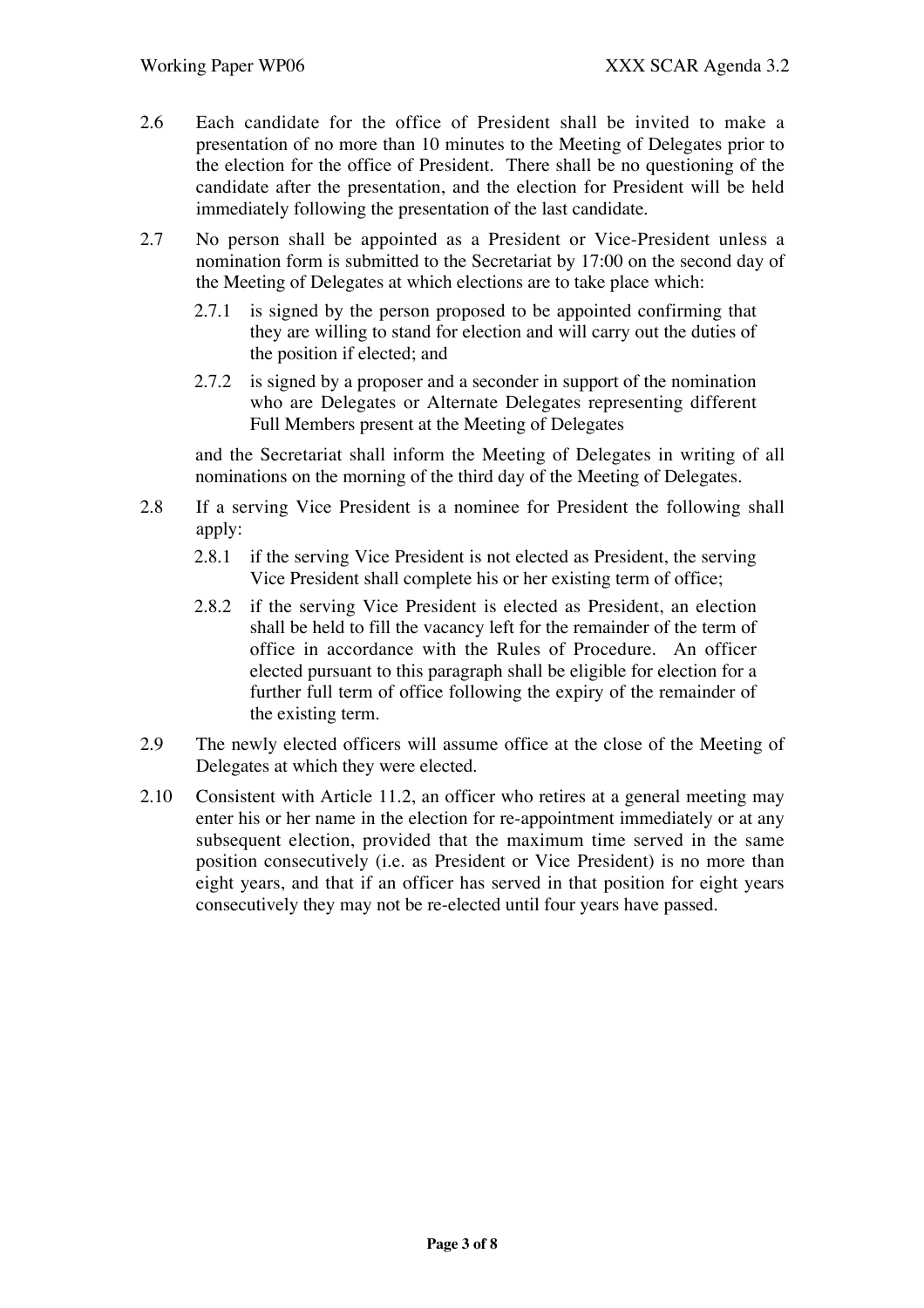# **ANNEX 1. CURRENT VERSION OF ELECTION PROCEDURE (AS IN THE RULES OF PROCEDURE APPROVED IN 2004) FOLLOWED DURING THE ELECTIONS AT THE XXIX SCAR MEETING IN HOBART, 2006.**

## **2. Election of Officers**

- 2.1 Election of the President and Vice-Presidents occurs at the Meeting of Delegates according to the following rules:
	- a. All Delegates and Alternate Delegates of Full Members are eligible for election to the Office of President and the four Offices of Vice President subject to the terms of Section 8 of the SCAR Constitution.
	- b. Written nominations for officers require the support of a proposer and a seconder who are Delegates or Alternate Delegates and who represent different Full Members present at the Meeting.
	- c. Proposers shall obtain the signature of the nominee on the nomination form certifying that the nominee is willing to stand for election and will carry out the duties of the office if elected.
	- d. Nomination forms with names of proposers and seconders shall be handed to the Executive Secretary of SCAR by 18:00 hours on the second day of the Meeting of Delegates at which elections are to take place.
	- e. Without disclosure of the origins of the nominations, the Meeting of Delegates shall be informed in writing on the third day of the meeting of the names of those nominated.
- 2.2 If a serving Vice-President is a candidate for President and is not elected, then the serving Vice-President will complete the existing term of office.
- 2.3 If a serving Vice-President is elected President, an election or elections shall be held to fill the vacancy so left for the remainder of the original term.
	- a. Nominations for such a replacement shall be collected according to pertinent provisions in Section 2.1 above and shall be subsequently announced as soon as feasible.
	- b. Elections shall take place in the following day according to pertinent provisions in Section 3 below.
	- c. Individuals elected to fill vacancies shall be eligible for election for the following full term for that office.
- 2.4 Should an officer resign, become incapacitated, die, or cease to be a Delegate or Alternate Delegate at any time between SCAR Meetings, the remaining officers, after consulting National Committees of Full Members, may co-opt a replacement to serve until the next SCAR Meeting at which time an election will be held to elect a replacement for the remainder of the unexpired term.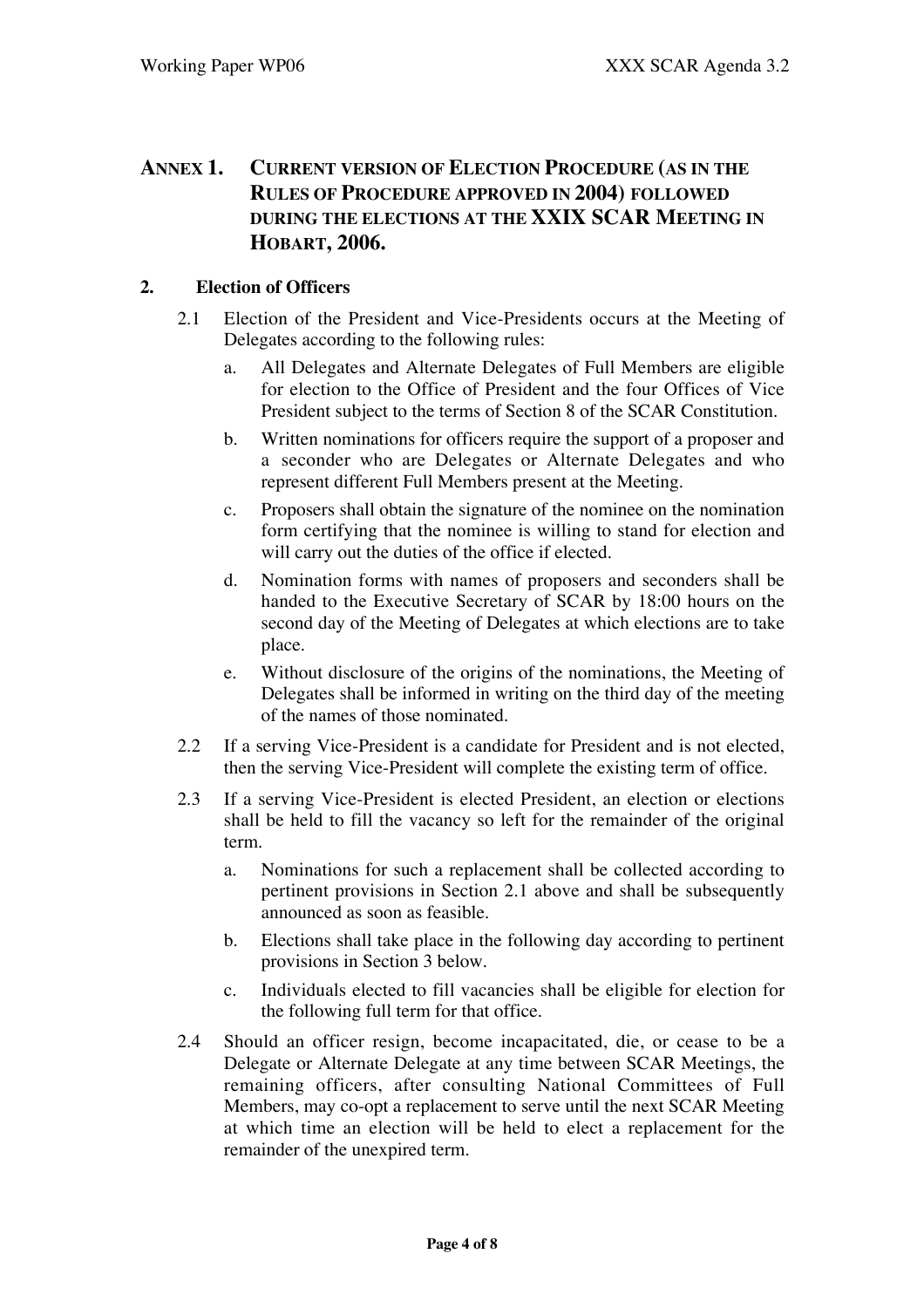### **3. Election Procedures**

- 3.1 The provisions of Section 8 of the SCAR Constitution shall determine the ultimate eligibility of any Delegate or Alternate Delegate to run for office. In particular the provision that Officers of SCAR must be from different Full Members shall prevail.
	- a. If there are two candidates from a single Full Member, the election of one shall eliminate the second from election to any office during the term of the first elected officer from that Full Member.
- 3.2 All elections shall be by secret ballot of the Voting Members present and the ballot shall be counted by a panel of three scrutineers appointed by the President with the approval of the Delegates.
- 3.3 Each Full Member and each Union Member shall be entitled to one (1) vote in each election.
	- a. In the event that a Delegate or Alternate Delegate represents more than one member with voting rights, that Delegate shall have one vote for each Voting Member represented.
- 3.4 In those years when the Constitution requires the election of a President, the election to fill that office will be held prior the elections for other offices. Normally two Vice-Presidents will be elected by the Meeting of Delegates in the same year as the President. The two other Vice Presidents will be elected by the Meeting of Delegates two years later.
- 3.5 Separate elections will be held for each of the Vice-Presidents.
	- a. After the first election all the unelected candidates shall be eligible for the second election.
	- b. Following the election of the two Vice-Presidents, there shall be no differentiation between the individuals elected in the first and second elections.
- 3.6 If there is a single nomination for a given office, the election of that nominee shall be by acclamation.
- 3.7 If there are two candidates for a given office, a ballot shall be prepared and distributed. Each Voting Member shall cast one vote for one of the candidates, and election shall be by simple majority of the total votes cast for candidates. In the event of a tie, another ballot shall be prepared and distributed. Another vote shall be held. If the tie prevails, the election shall be decided by the toss of a coin.
- 3.8 If there are more than two candidates for a given office, a ballot shall be prepared listing all nominees.
	- a. A vote shall be held with each Voting Member casting one vote for one of the candidates.
	- b. If one candidate receives more than 50 percent of the total votes cast for the candidates, that person shall be elected.
	- c. If no candidate receives more than 50 percent of the total votes cast for candidates, the name of the candidate receiving the fewest votes will be dropped. In the event of a tie, the name dropped will be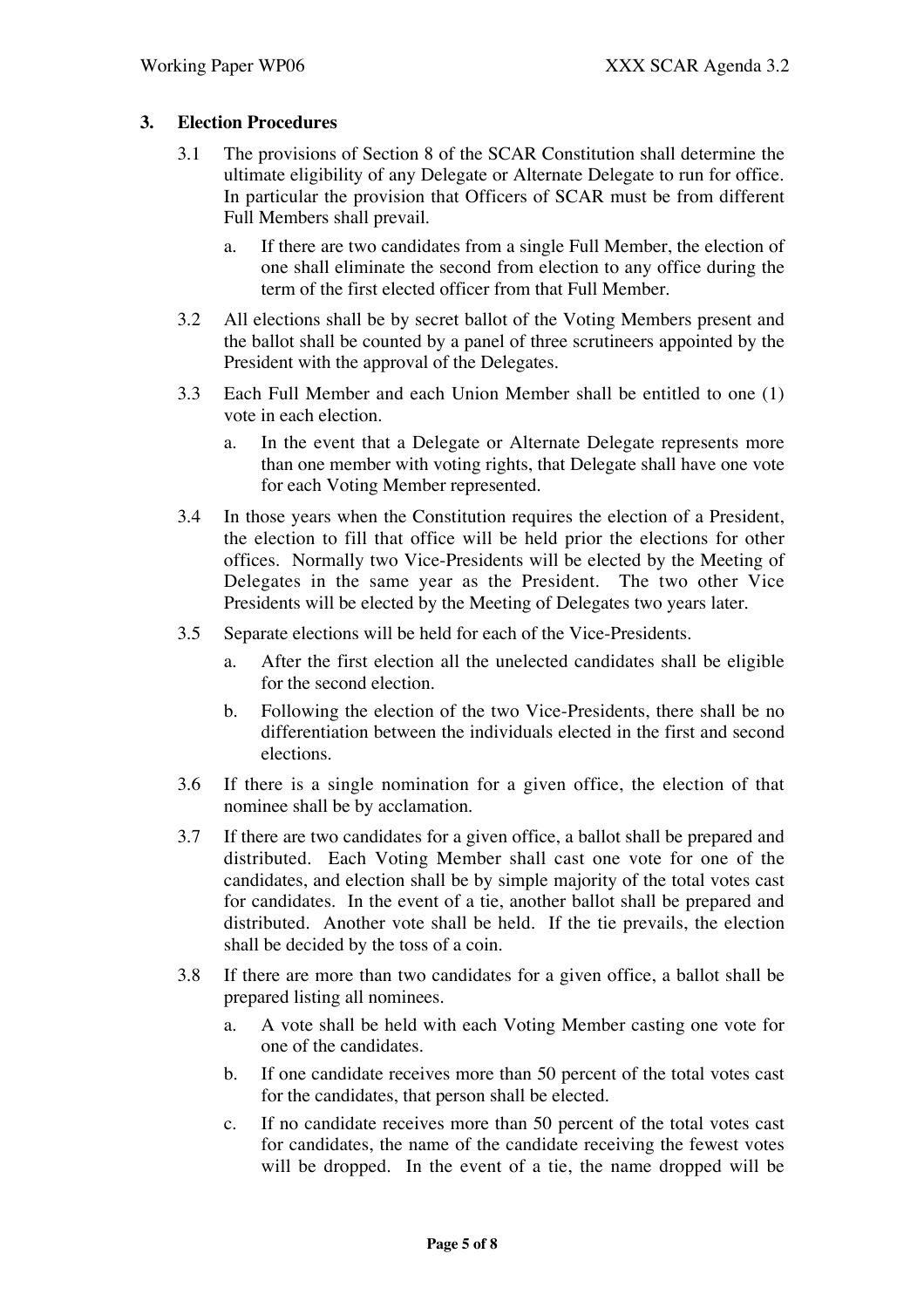decided by the toss of a coin. Thereafter, a new ballot will be prepared, and the procedure repeated until there are only two remaining candidates, after which the procedures of Section 3.7 above shall apply.

3.9 The newly elected officers will assume office at the close of the Meeting of Delegates at which they were elected.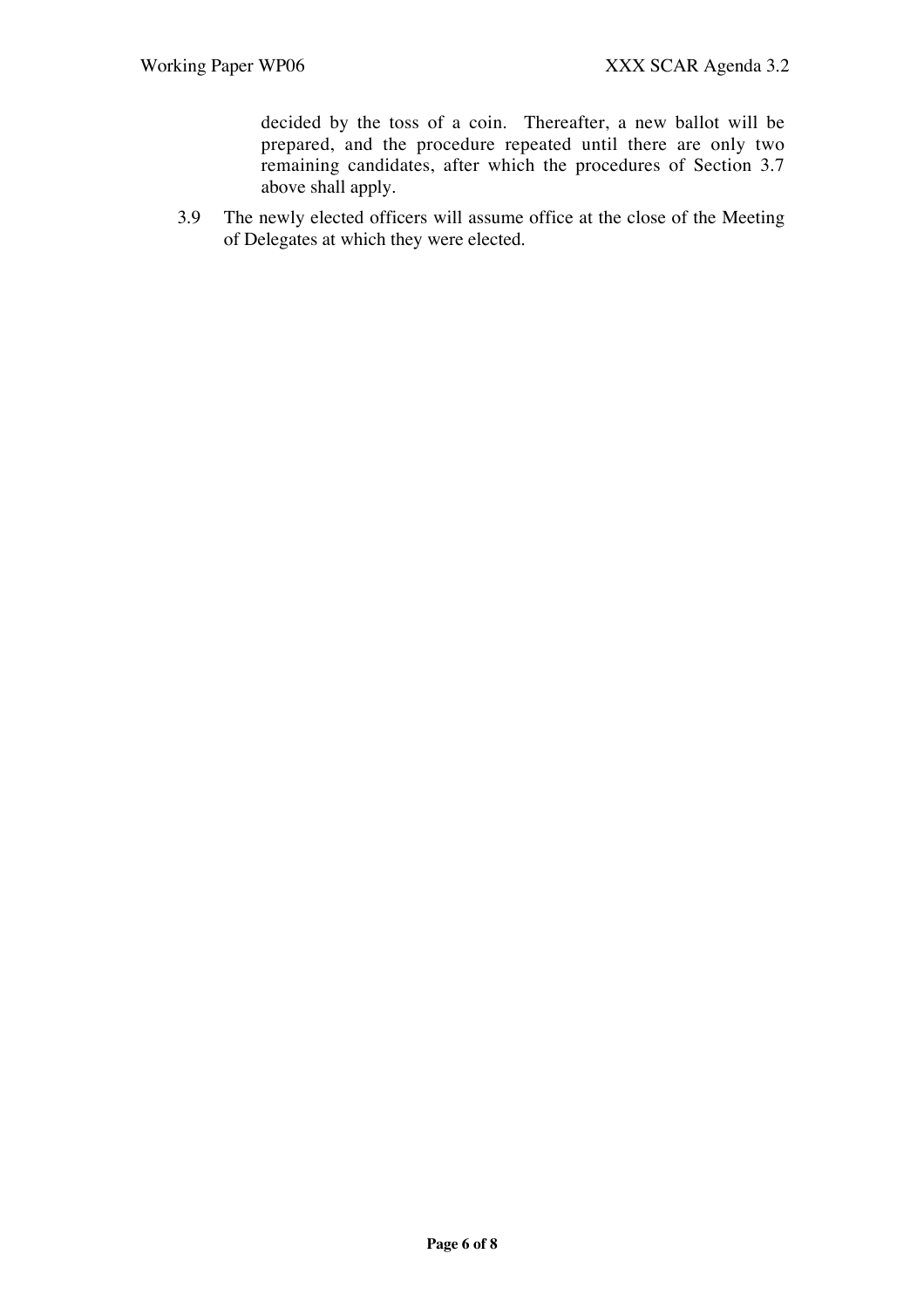# **ANNEX 2. ELECTION PROCEDURE AS DESCRIBED IN THE NEW RULES OF PROCEDURE, 2006 (WORKING PAPER 24 PRESENTED TO THE DELEGATES AT XXIX SCAR MEETING IN 2006, PENDING APPROVAL).**

## **2. Election Procedures for Directors**

- 2.1 The provisions of Article 12 of the Articles of Association shall determine the ultimate eligibility of any Delegate or Alternate Delegate to run for office. If there are two candidates from a single Full Member, the election of one shall eliminate the second from election to any office during the term of the first elected officer.
- 2.2 All elections shall be by secret ballot of the voting Members present and the ballot shall be counted by a panel of three scrutineers appointed by the President with the approval of the Delegates.
- 2.3 Each Full Member and each Union Member shall be entitled to one (1) vote in each election. In the event that a Delegate or Alternate Delegate represents more than one member with voting rights, that Delegate shall have one vote for each Voting Member represented.
- 2.4 In those years when these Rules of Procedure require the election of a President, the election to fill that office will be held prior the elections for other offices.
- 2.5 Separate elections will be held for each of the Vice-Presidents. After the first election all the unelected candidates shall be eligible for the second election. Following the election of the two Vice-Presidents, there shall be no differentiation between the individuals elected.
- 2.6 If there is a single nomination for a given office, the election of that nominee shall be by Member Approval.
- 2.7 If there are two candidates for a given office, a ballot shall be prepared and distributed. Each Voting Member shall cast one vote for one of the candidates, and election shall be by simple majority of the total votes cast for candidates. In the event of a tie, another ballot shall be prepared and distributed. Another vote shall be held. If the tie prevails, the election shall be decided by the toss of a coin.
- 2.8 If there are more than two candidates for a given office, a ballot shall be prepared listing all nominees and:
	- 2.8.1 a vote shall be held with each voting Member casting one vote for one of the candidates;
	- 2.8.2 if one candidate receives more than 50 percent of the total votes cast for the candidates, that person shall be elected;
	- 2.8.3 if no candidate receives more than 50 percent of the total votes cast for the candidates, the name of the candidate receiving the fewest votes will be dropped. In the event of a tie, the name dropped will be decided by the toss of a coin. Thereafter, a new ballot will be prepared, and the procedure repeated until